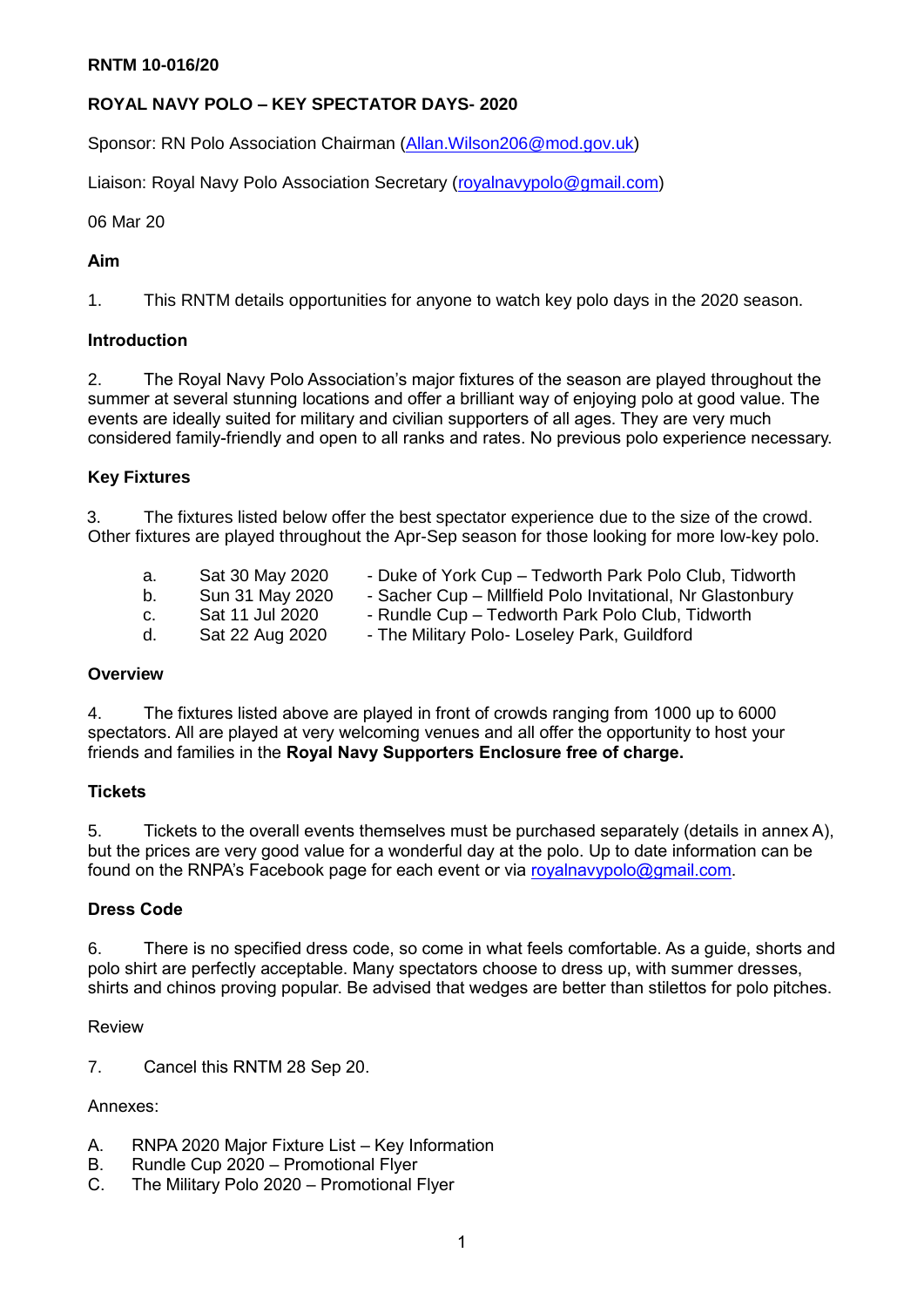#### **ROYAL NAVY POLO ASSOCIATION MAJOR FIXTURE LIST- KEY INFORMATION**

#### **Duke of York Cup – RN vs RAF, as part of the Heroes Day of Polo**

**Date:** Sat 30 May 2020

**Location:** Tedworth Park Polo Club (home of Services Polo), Tidworth, SP9 7AH. Just off the A303. 1hr 15 drive from Portsmouth. Nearest railway station is Andover.

**Spectator Numbers:** circa 4000; **RN Supporters Enclosure (no additional cost):** circa 50 RN and civilian guests.

**Tickets:** £5 pedestrian or £25 per car; tickets available in advance and on the day.

**Summary:** Set in the beautiful grounds of Tedworth House, this day of polo raises money for Help for Heroes. The day typically includes four polo matches, including the RN v RAF match. There is plenty of space for picnics and families to sit out in the sun pitch-side. There is an outdoor shopping avenue and several bars and food vendors on site.

Further Information: Facebook "Royal Navy Polo"; [tedworthparkpolo.com](http://tedworthparkpolo.com/heroes-day-30th-may-2020/) (www); [royalnavypolo.co.uk](http://www.royalnavypolo.co.uk/tournaments--events.html) (www) and [royalnavypolo@gmail.com](mailto:royalnavypolo@gmail.com)

#### **Sacher Cup – RN vs Millfield School, as part of the Millfield Polo Invitational**

**Date:** Sun 31 May 2020

**Location:** Kingweston Campus, part of Millfield School, near Glastonbury, Somerset TA11 6AZ

**Spectator Numbers:** circa 3000; **RN Supporters Enclosure (no additional cost):** circa 20 RN and civilian guests.

**Tickets:** Free for pedestrians; £5 per car; tickets available in advance and on the day.

**Summary:** This fun-filled day of polo and entertainment is run by Millfield School Foundation. As well as several polo matches there is a car rally, live music, shopping experience and plenty of bars and food stalls on offer. The atmosphere is wonderfully inclusive, and the event proves popular with those in the Somerset area.

**Further Information**: Facebook "Royal Navy Polo"; [millfieldschool.com](https://millfieldschool.com/polo) (www); [royalnavypolo.co.uk](http://www.royalnavypolo.co.uk/tournaments--events.html) (www) and [royalnavypolo@gmail.com](mailto:royalnavypolo@gmail.com)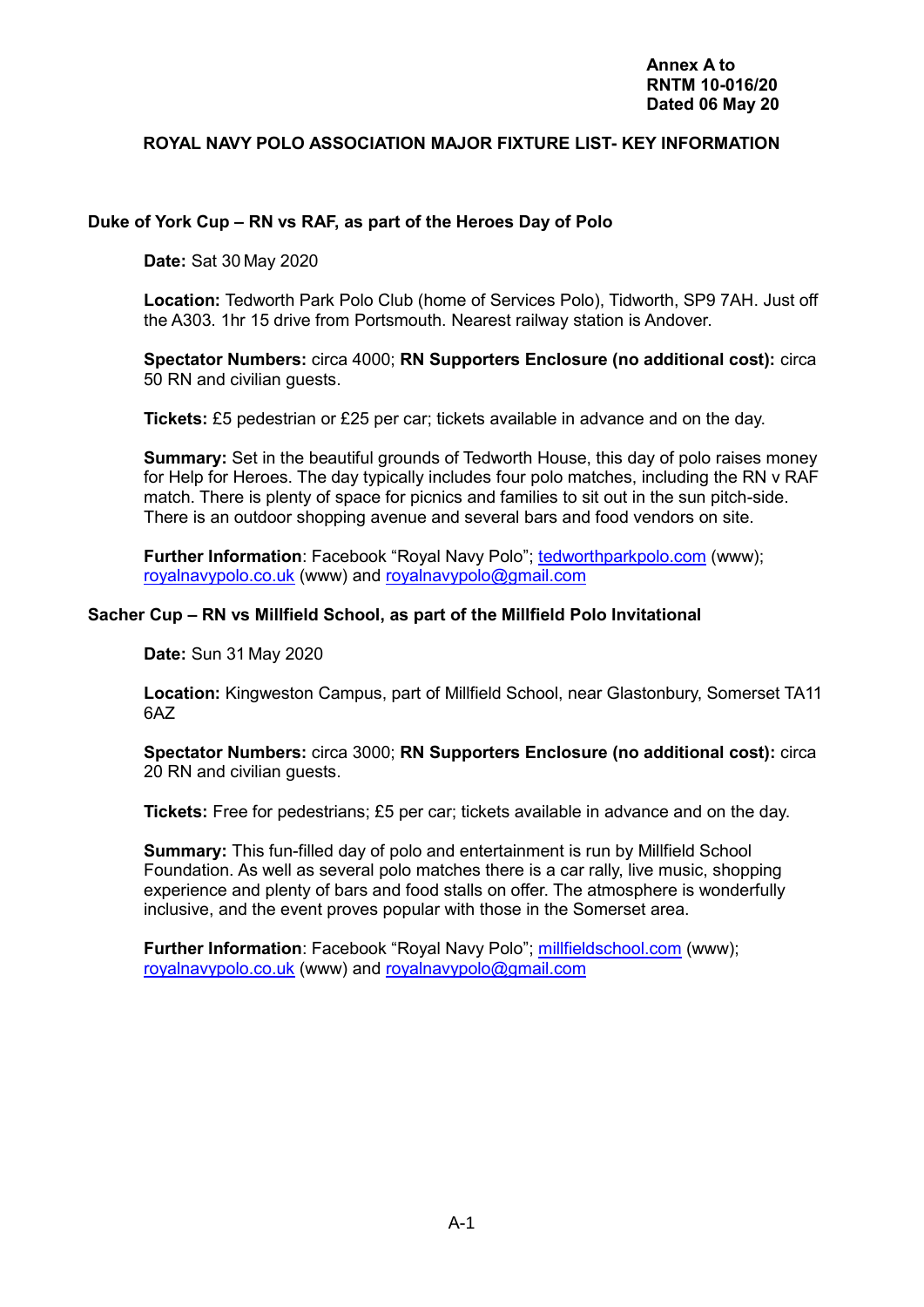#### **Rundle Cup – RN vs Army, headline match of the Rundle Cup Day**

**Date:** Sat 11 July 2020

**Location:** Tedworth Park Polo Club (home of Services Polo), Tidworth, SP9 7AH. Just off the A303. 1hr 15 drive from Portsmouth. Nearest railway station is Andover.

**Spectator Numbers:** circa 6000**; RN Supporters Enclosure (no additional cost):** circa 70 RN and civilian guests.

**Ticket costs tba for 2020-Estimate:** £5 pedestrian or £30 per car; tickets available in advance and on the day.

**Summary:** This is the highlight event for RN polo season. The day includes military skydiving teams, the Band of HM Royal Marines, charity races and several polo matches, culminating in the annual Army v Navy match.

Always known for the large crowd and family-friendly atmosphere, there are a host of food and drink offerings, as well as the option to bring your own picnic. The RN Supporters Enclosure is free to access for anyone and offers prime views of the polo field and an ideal location to set up your picnic. Be aware this event is on the same day as RNAS Yeovilton Air Day 2020, so Yeovilton based personnel should plan to attend other RN Polo events.

**Further Information**: Facebook "Royal Navy Polo"; [tedworthparkpolo.com](http://tedworthparkpolo.com/the-rundle-cup-11th-july-2020/) (www); [www.royalnavypolo.co.uk](http://www.royalnavypolo.co.uk/tournaments--events.html) (www) and [royalnavypolo@gmail.com](mailto:royalnavypolo@gmail.com)

#### **The Military Polo 2020 – RN v Army Exhibition Match at Loseley Park,**

**Date:** Sat 22 Aug 2020

**Location:** Loseley Park, Guilford, GU3 1HS. Just off the M3. 45mins from London. Nearest railway station is Guildford.

**Spectator Numbers:** circa 1000**; RN Supporters Enclosure (no additional cost):** circa 20 RN and civilian guests.

**Tickets:** £35pp; £30pp with military discount. Under 16s free. Group discounts for 10 or more. Further 10% discount available until early May. VIP tickets available. Free car parking.

**Summary:** Played a month after the main Army v Navy polo match, this exhibition match is part of a new polo event in the heart of Surrey. Hosted at the stunning Loseley Park, The Military Polo offers a fun polo match in a beautiful setting within easy reach of London and Portsmouth. The day includes a classic car rally, polo demonstration, luxury car brands and a vibrant atmosphere. Delicious food and fun drinks brands will be on offer alongside plenty of space for picnics. The event is a great follow-on from the awe of the Rundle Cup.

**Further Information: Facebook "Royal Navy Polo" and "The Military Polo";** [themilitarypolo.com](https://www.themilitarypolo.com/) (www); [royalnavypolo.co.uk](http://www.royalnavypolo.co.uk/tournaments--events.html) (www) and [royalnavypolo@gmail.com](mailto:royalnavypolo@gmail.com)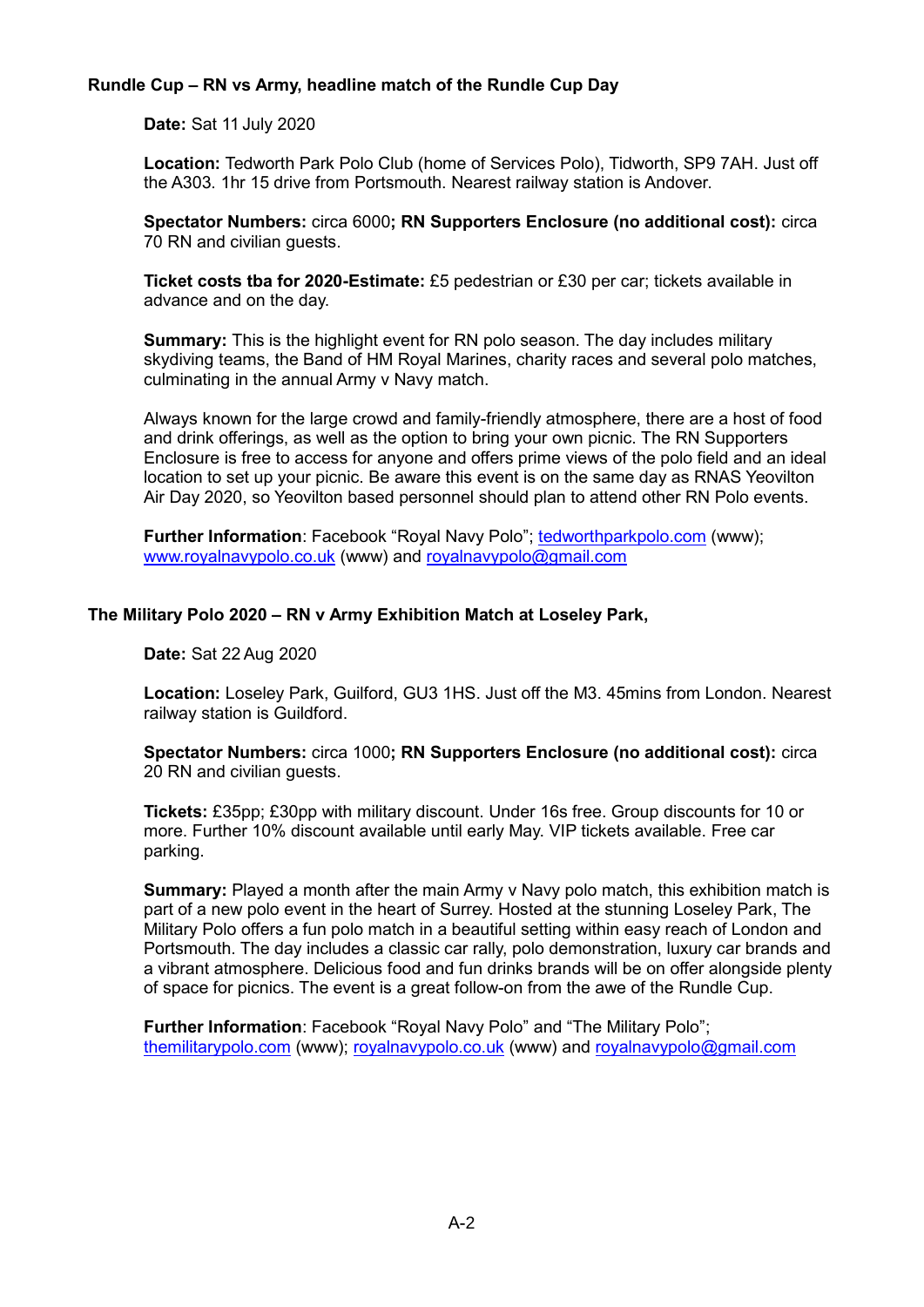# YOU are invited to a day of Royal Navy Polo

## Rundle Cup 2020

Sat 11<sup>th</sup> July 2020

Tedworth Park Polo Club,

Hampshire

### **Free Entry to RN Enclosure**

Tickets to the overall event can be purchased in advance and on the gate



Join thousands of spectators for a great day of sport and socialising. More info at:



"Royal Navy Polo"